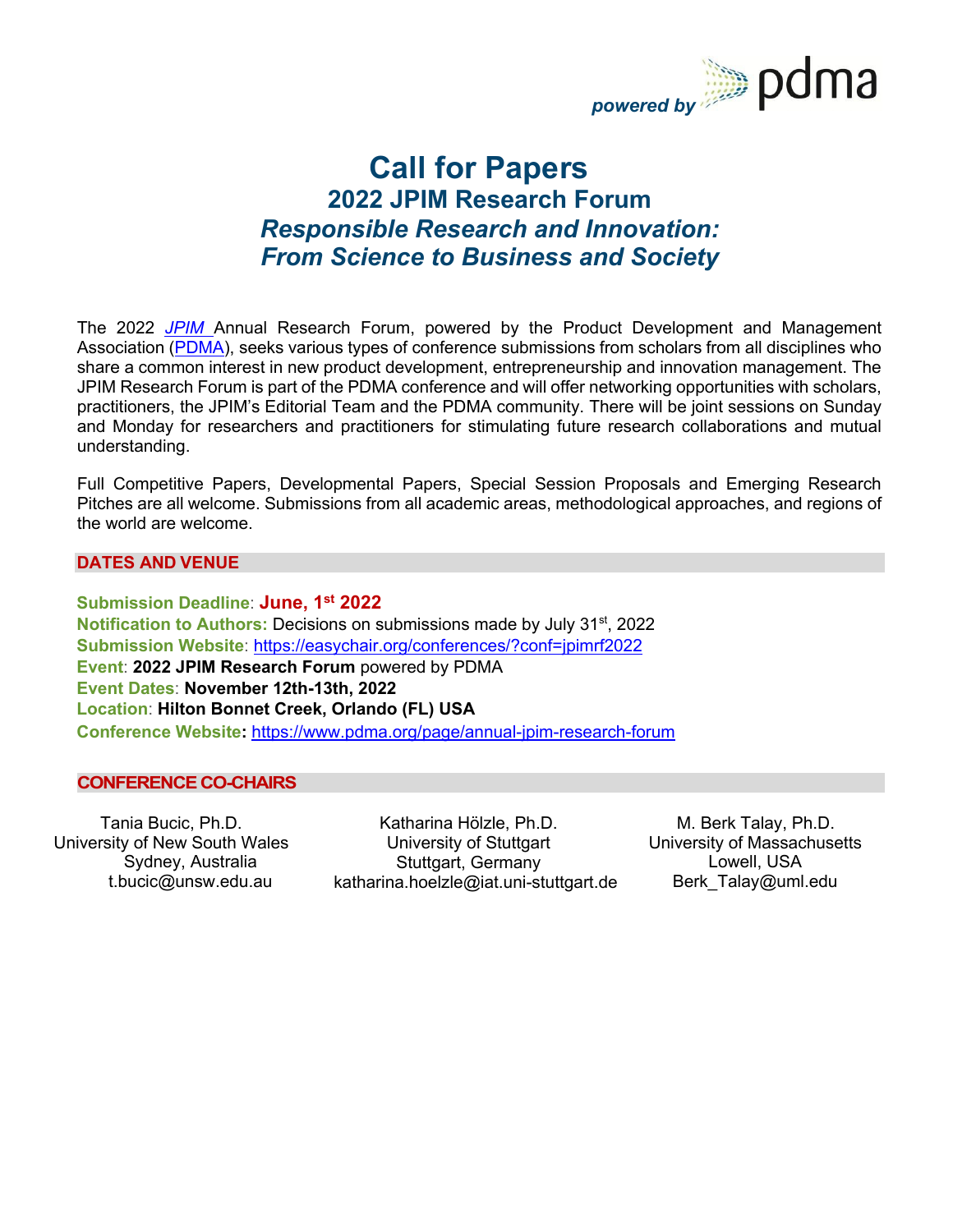

# **CONFERENCE TRACKS AND TRACK CHAIRS**

*The 2022 JPIM Research Forum* Co-chairs welcome submissions regarding *all* aspects of new product development (NPD), entrepreneurship and innovation management, in the following tracks:

#### **1. Responsible and Social Innovation**

Track Chairs: Gina O'Connor (Babson College, USA); Sebastian Gurtner (Bern University of Applied Sciences, Switzerland)

## **2. Open Science, Open Innovation and Innovation Ecosystems**

Track Chairs: Valentina Tartari (Copenhagen Business School, Denmark); Michael Stanko (NC State University, USA)

## **3. Individuals, Teams, and Organization of Innovation**

Track Chairs: Martin Hoegl (Ludwig-Maximilian-University Munich, Germany); Manabu Miyao (Kobe University, Japan); Alexander S. McKay, (Virginia Commonwealth University, USA)

### **4. Innovation Adoption and Diffusion**

Track Chairs: Malcolm Wright (Massey University, New Zealand); Subin Im (University of Tennessee, USA)

#### **5. Design and Innovation**

Track Chairs: Claudio Dell'Era (Politecnico di Milano, Italy); Ravi Chitturi (Lehigh University, USA)

## **6. New Product Development and Innovation Strategy**

Track Chairs: Vida Siahtiri (Macquarie University, Australia); Tereza Dean (Ball State University; USA)

#### **7. Digital Innovation**

Track Chairs: Aric Rindfleisch (Gies College of Business, University of Illinois); Haisu Zhang (NJIT)

## **PUBLICATION OPPORTUNITY**

The *Journal of Product Innovation Management* (Wiley) and the *Creativity and Innovation Management* (Wiley) will both offer special sections for invited papers from the JPIM Research Forum.

#### **CONFERENCE AWARDS**

The *2022 JPIM Research Forum* offers the following awards, which will be presented on Sunday, November 13th 2022:

- Best Paper
- Best Doctoral Student Paper
- Best Reviewer